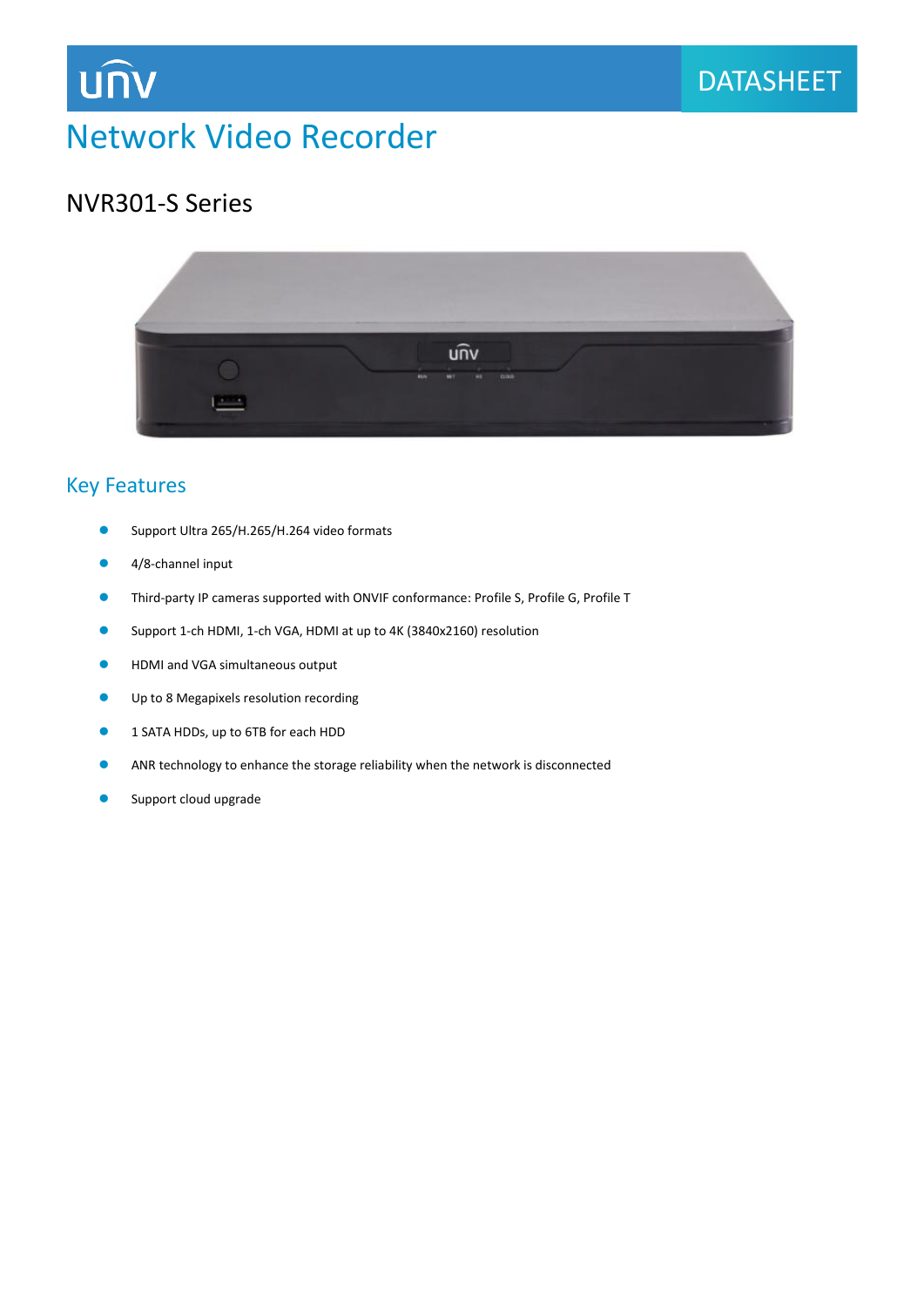## Specifications

|                             | <b>NVR301-04S</b>                                                                                                                                                                                                                         | <b>NVR301-08S</b> |
|-----------------------------|-------------------------------------------------------------------------------------------------------------------------------------------------------------------------------------------------------------------------------------------|-------------------|
| Video/Audio Input           |                                                                                                                                                                                                                                           |                   |
| IP Video Input              | 4-ch                                                                                                                                                                                                                                      | 8-ch              |
| <b>Network</b>              |                                                                                                                                                                                                                                           |                   |
| Incoming bandwidth          | 40Mbps                                                                                                                                                                                                                                    | 48Mbps            |
| Outgoing bandwidth          | 48Mbps                                                                                                                                                                                                                                    | 48Mbps            |
| <b>Remote Users</b>         | 128                                                                                                                                                                                                                                       |                   |
| Protocols                   | P2P, UPnP, NTP, DHCP, PPPoE                                                                                                                                                                                                               |                   |
| Video/Audio Output          |                                                                                                                                                                                                                                           |                   |
| HDMI/VGA Output             | HDMI:<br>4K (3840x2160)/30Hz, 1920x1080p/60Hz, 1920x1080p/50Hz, 1600x1200/60Hz, 1280x1024/60Hz,<br>1280x720/60Hz, 1024x768/60Hz<br>VGA:<br>1920x1080p/60Hz, 1920x1080p/50Hz, 1600x1200/60Hz, 1280x1024/60Hz, 1280x720/60Hz, 1024x768/60Hz |                   |
| <b>Audio Output</b>         | 1-ch, RCA                                                                                                                                                                                                                                 |                   |
| <b>Recording Resolution</b> | 8MP/6MP/5MP/4MP/3MP/1080p/960p/720p/D1/2CIF/CIF                                                                                                                                                                                           |                   |
| Synchronous Playback        | 4-ch                                                                                                                                                                                                                                      | 8-ch              |
| Corridor Mode Screen        | 3/4                                                                                                                                                                                                                                       | 3/4/5/7/9         |
| <b>Decoding</b>             |                                                                                                                                                                                                                                           |                   |
| Decoding format             | Ultra 265, H.265, H.264                                                                                                                                                                                                                   |                   |
| Live view/Playback          | 8MP/6MP/5MP/4MP/3MP/1080p/960p/720p/D1/2CIF/CIF                                                                                                                                                                                           |                   |
| Capability                  | 1 x 4K@30, 2 x 4MP@30, 4 x 1080p@30, 8 x 720p@30                                                                                                                                                                                          |                   |
| <b>Hard Disk</b>            |                                                                                                                                                                                                                                           |                   |
| SATA                        | 1 SATA interface                                                                                                                                                                                                                          |                   |
| Capacity                    | up to 6TB for each disk                                                                                                                                                                                                                   |                   |
| <b>External Interface</b>   |                                                                                                                                                                                                                                           |                   |
| Network Interface           | 1 RJ-45 10M/100M self-adaptive Ethernet Interface                                                                                                                                                                                         |                   |
| <b>USB Interface</b>        | Rear panel: 1 x USB2.0, Front panel: 1 x USB2.0                                                                                                                                                                                           |                   |
| General                     |                                                                                                                                                                                                                                           |                   |
| Power Supply                | 12V DC<br>Power Consumption: $\leq$ 5 W (without HDD)                                                                                                                                                                                     |                   |
| <b>Working Environment</b>  | -10°C~+55°C (+14°F~+131°F), Humidity $\leq$ 90% RH (non-condensing)                                                                                                                                                                       |                   |
| Dimensions (W×D×H)          | 260mm × 240mm × 47mm (10.2"× 9.5"×1.8")                                                                                                                                                                                                   |                   |
| Weight (without HDD)        | $\leq$ 1 Kg (2.2lb)                                                                                                                                                                                                                       |                   |